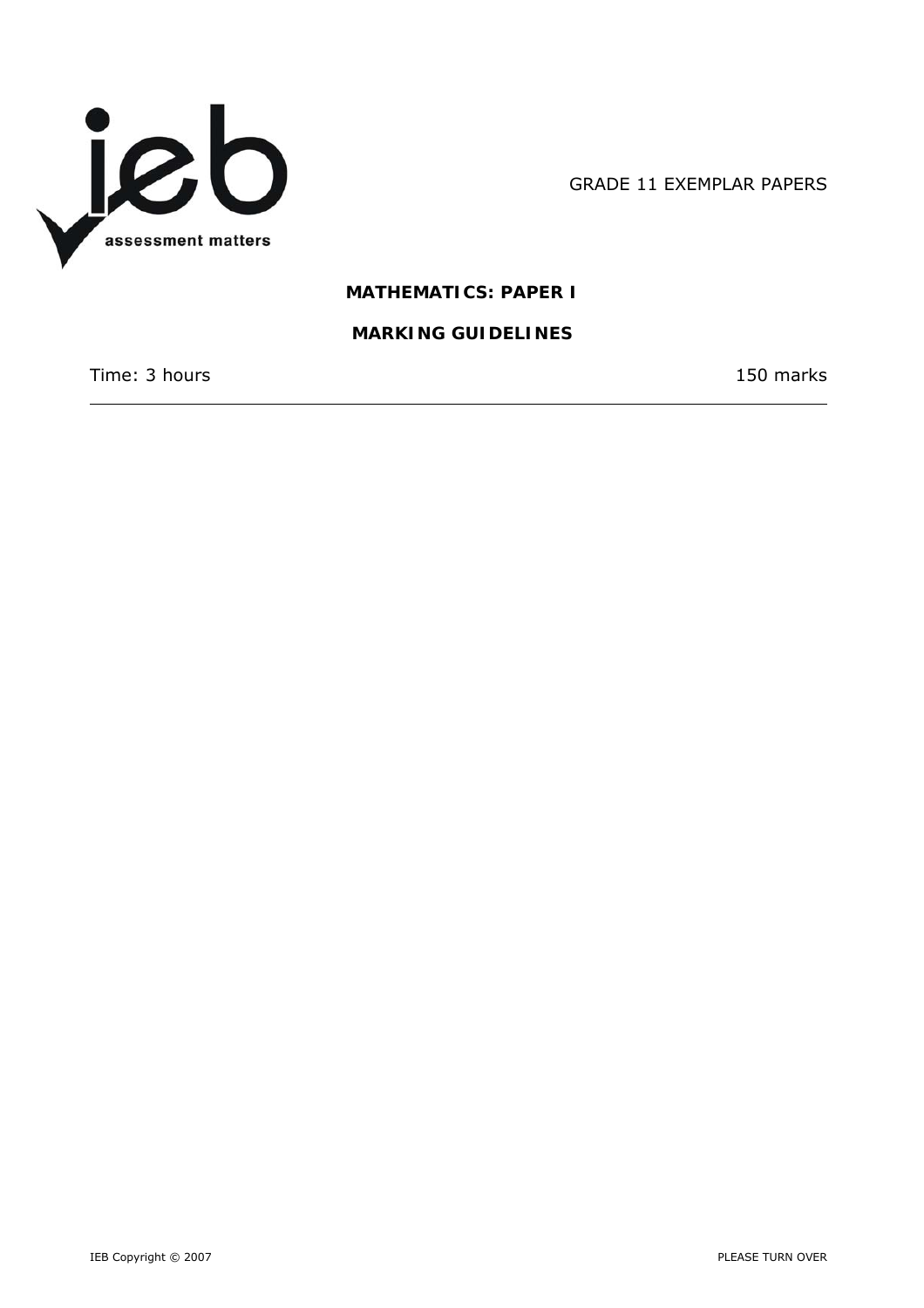(a) 
$$
\frac{4x^2+2}{2} = \frac{2(2x^2+1)}{2} = 2x^2+1 \checkmark
$$
 (1) k

(b) 
$$
\frac{x^2 + 5x + 6}{3x + 6} = \frac{(x + 2)(x + 3)}{3(x + 2)} \vee \vee = \frac{(x + 3)}{3} \vee
$$
 (3) R

# **QUESTION 2**

(a) 
$$
x^2 - 5x = 6
$$
  
\n $x^2 - 5x - 6 = 0$   
\n $(x - 6)(x + 1) = 0$   
\n $x = 6$  or  $x = -1$    
\n(b)  $x = 6$ 

(b) 
$$
x + 2 = \frac{6}{x}
$$
  
\n $x^2 + 2x - 6 = 0$   
\n $x = \frac{-(2) \pm \sqrt{(2)^2 - 4(1)(-6)}}{2(1)}$   
\n $x = 1,65$  or  $x = -3,65$  or  $x = -3,65$  or  $x = -3,65$  or  $x = -3,65$  or  $x = -3,65$  or  $x = -3,65$  or  $x = -3,65$  or  $x = -3,65$  or  $x = -3,65$  or  $x = -3,65$  or  $x = -3,65$  or  $x = -3,65$  or  $x = -3,65$  or  $x = -3,65$  or  $x = -3,65$  or  $x = -3,65$  or  $x = -3,65$  or  $x = -3,65$  or  $x = -3,65$  or  $x = -3,65$  or  $x = -3,65$  or  $x = -3,65$  or  $x = -3,65$  or  $x = -3,65$  or  $x = -3,65$  or  $x = -3,65$  or  $x = -3,65$  or  $x = -3,65$  or  $x = -3,65$  or  $x = -3,65$  or  $x = -3,65$  or  $x = -3,65$  or  $x = -3,65$  or  $x = -3,65$  or  $x = -3,65$  or  $x = -3,65$  or  $x = -3,65$  or  $x = -3,65$  or  $x = -3,65$  or  $x = -3,65$  or  $x = -3,65$  or  $x = -3,65$  or  $x = -3,65$  or  $x = -3,65$  or  $x = -3,65$  or  $x = -3,65$  or  $x = -3,65$  or  $x = -3,65$  or  $x = -3,65$  or  $x = -3,65$  or  $x = -3,65$  or  $x = -3,65$ 

(a) 
$$
x^2 - 4x
$$
  
\n $x^2 - 4x < 0$   
\n $x(x - 4) < 0$   
\n $0 < x < 4$  (3) R

(e) 
$$
x^2 - px - 4 = 0
$$
 (by completing the square).  
\n $x^2 - px + (\frac{p}{2})^2 - (\frac{p}{2})^2 - 4 = 0$   
\n $(x - \frac{p}{2})^2 - \frac{p^2}{4} - 4 = 0 \vee m \vee a$   
\n $(x - \frac{p}{2})^2 = \frac{p^2 + 16}{4} \vee$   
\n $x - \frac{p}{2} = \pm \sqrt{\frac{p^2 + 16}{4}} \vee$   
\n $x = \frac{p \pm \sqrt{p^2 + 16}}{2}$  (5) C

**20 marks**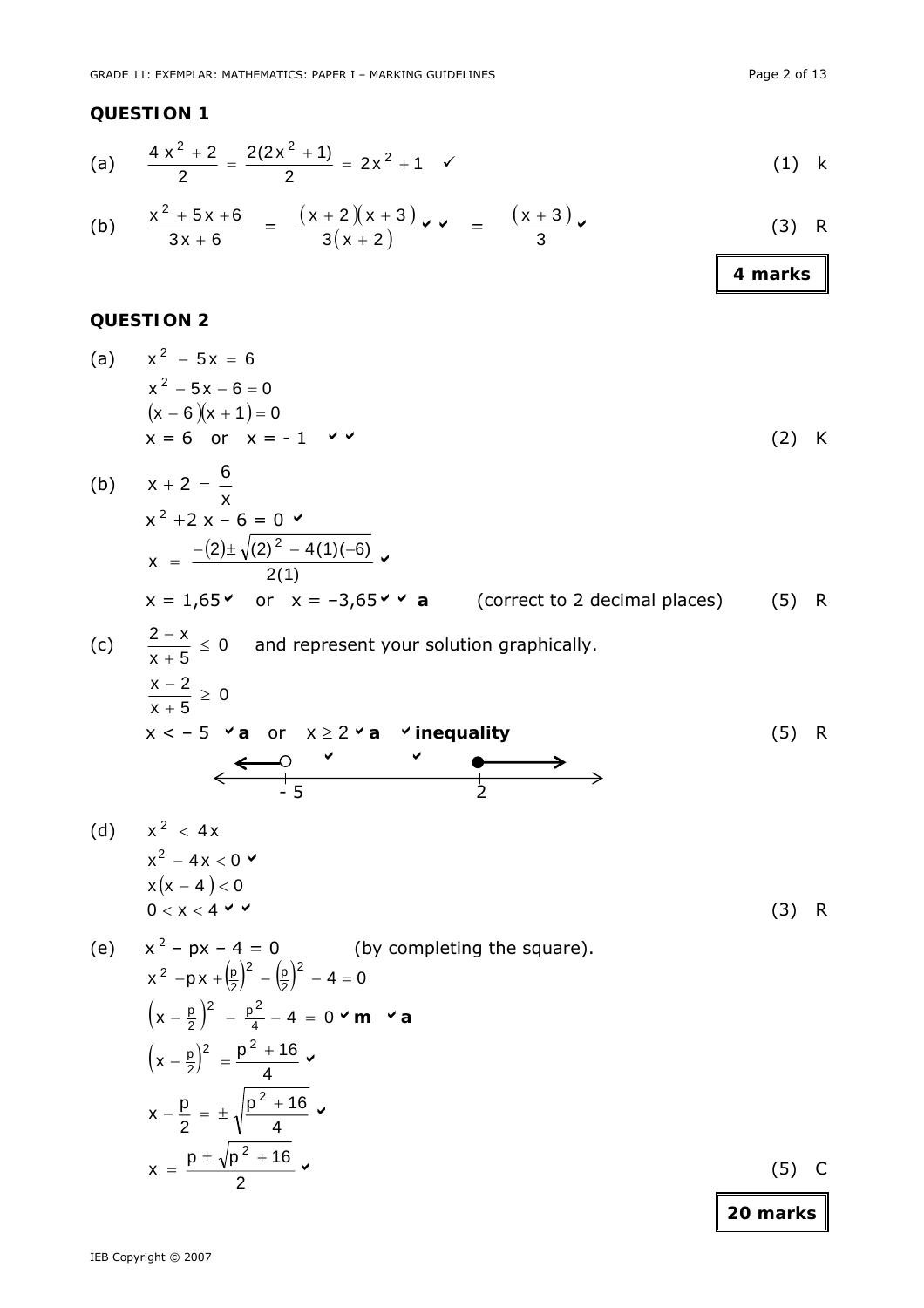Wooden ice-cream sticks are joined using split-pins to create the following pattern:



Complete the table by filling in the missing values.

| <b>Number of</b><br>diamond<br>shapes<br>formed |               |   | 3 |                   |     | 20       | n                      |
|-------------------------------------------------|---------------|---|---|-------------------|-----|----------|------------------------|
| Number of split<br>pins                         | $\mathcal{P}$ |   | 6 | $(1) 8 \times K$  | Y K | $(2)$ 40 | $(3)$ 2n $\vee$ R      |
| Number of ice-<br>cream sticks                  |               | b | 8 | $(4) 10 \times K$ | ∨ K | $(5)$ 42 | $(6)$ 2n+2<br>$\vee$ R |

(4) K (2) R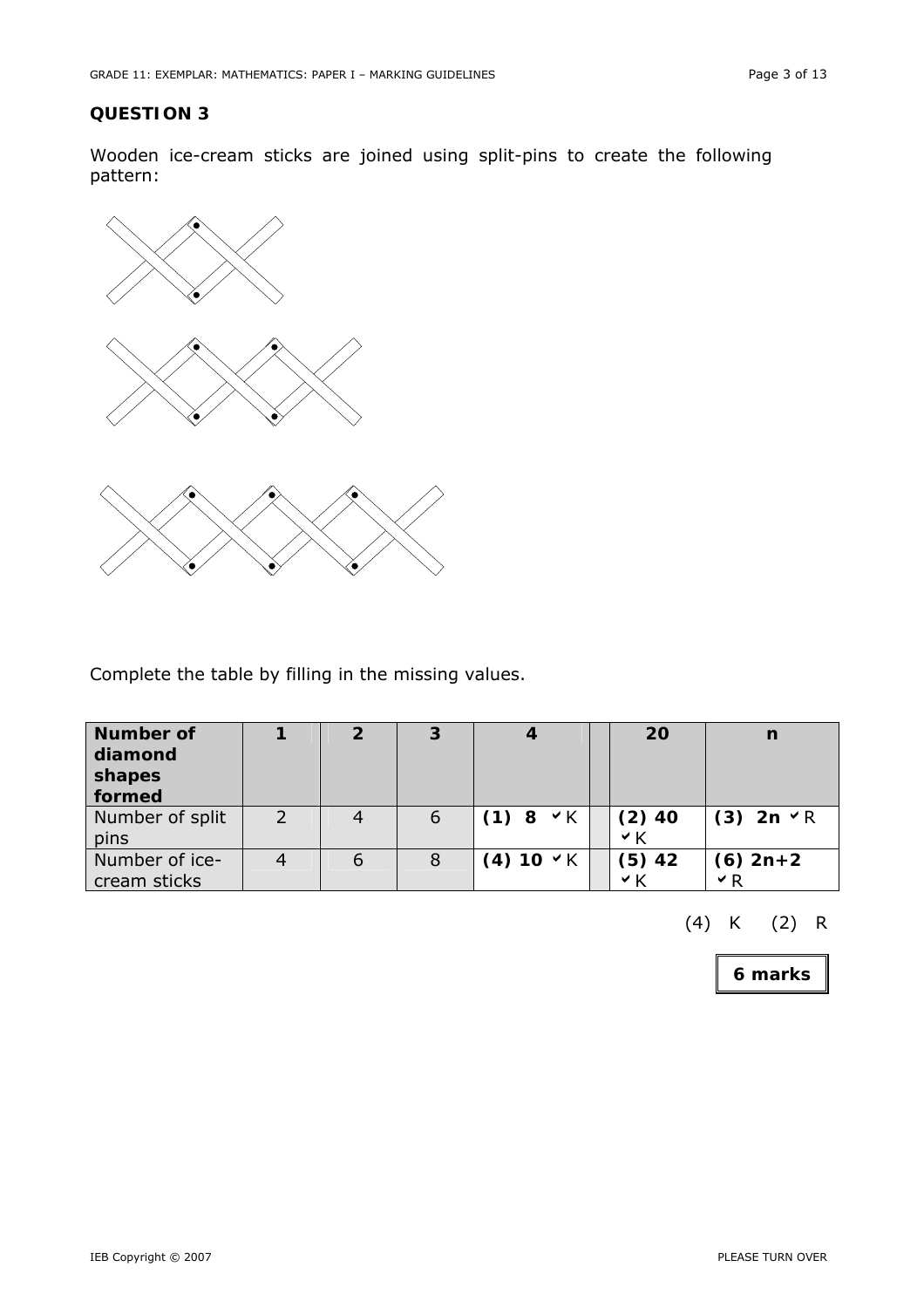An advertisement advertises a mirror of dimensions 2,3 m by 1,5 m.

This means that the actual length of the mirror could be 2,25 m  $\leq$  length  $<$  2,35 m.

(a) Write down the possible measurements of the width of the mirror. (2)

1,45m  $\leq$  width  $<$  1,55m  $\leq$   $\leq$ 

(b) Hence calculate the minimum possible area of the mirror (correct to **2 decimal places**).

$$
145 \times 2,25 \vee \vee = 3,26 \text{ m}^2 \vee \tag{3}
$$



**5 marks** 

## **QUESTION 5**

A gift shop sells x boxes of chocolates and y bunches of flowers per day subject to the following constraints.



 $y \le 40 - x$  $3y + x \le 78$  $y \geq 5$  $x > 15$ 



In the diagram a graphical representation with the feasible region shaded, is given.

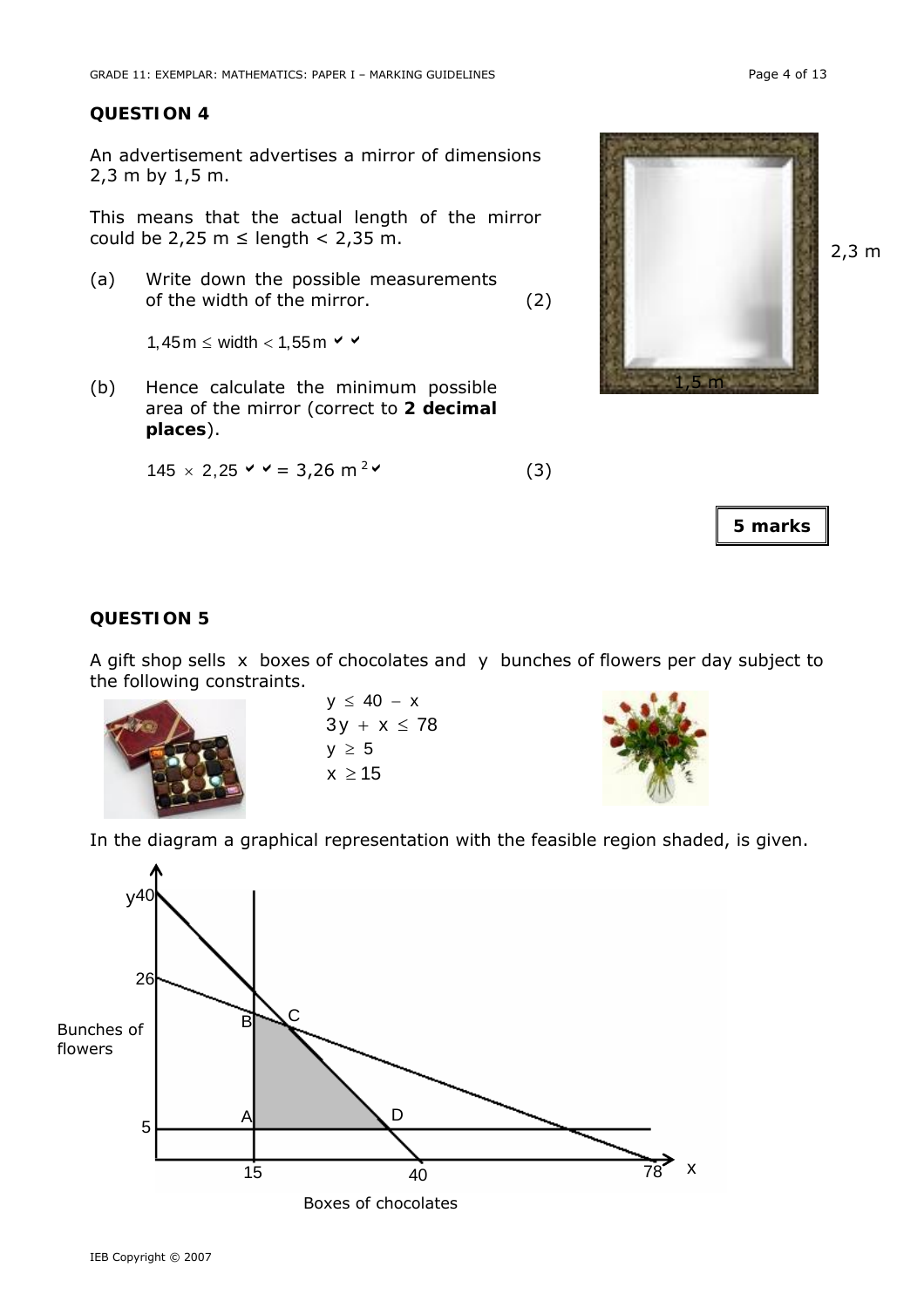(a) Determine the coordinates of vertices A, B, C and D. (8) R

A  $(15; 5)$   $\vee$   $\vee$ B lies on line  $3y + x = 78$  and has  $x = 15$ , so  $y = 21$  B (15;21)  $\vee$ C lies on point of intersection of  $y = 40 - x$  and  $3y + x = 78$  $3(40 - x) + x = 78$  $120 - 3x + x = 78$  $120 - 2x = 78$  $- 2x = - 42$  $x = 21$  $y = 19$  $C(21:19)$   $\vee$   $\vee$ D lies on y = 40 – x and has y = 5, so x = 35 D (35 ; 5)  $\vee$   $\vee$ 

(b) The shopkeeper makes a profit of R10 on a box of chocolates and R20 on a bunch of flowers.

Write down an equation that will represent the profit for the day. (2) R

 $P = 10x + 20y \vee$ 

(c) How many boxes of chocolates and bunches of flowers should be sold every day to make a maximum profit? What is this maximum profit? (3) R

point C (21 ; 19) 21 boxes of chocolates and 19 bunches of flowers  $\vee$   $\vee$  $P = 10(21) + 20(19) = 590$  max profit is R590

(d) Near Valentine's day flowers become very expensive and the shopkeeper finds that whilst he still makes R10 profit on a box of chocolates, he now makes no profit on a bunch of flowers. Subject to the above constraints, how many boxes of chocolates and bunches of flowers should he now sell to make a maximum profit? (2) C

 $P = 10x$ at D (35 ; 5) 35 boxes of chocolates and 5 bunches of flowers  $\vee$   $\vee$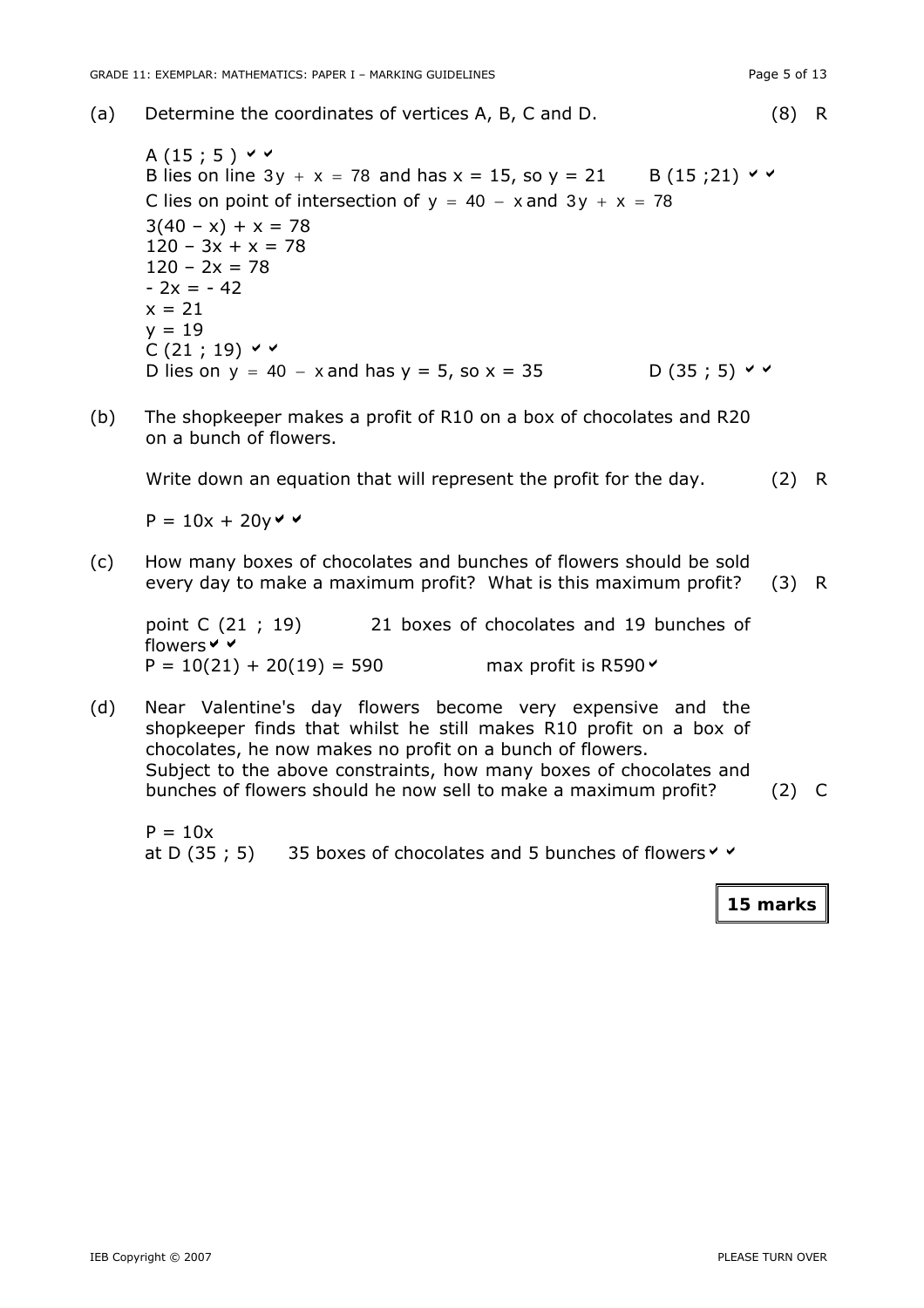Refer to the figure.

The graphs of  $f(x) = -2x^2 - 4x + 30$  and  $g(x) = 2x + 10$  are drawn (not to scale).

A and B are the x-intercepts and C is the y-intercept of  $f(x)$ . G is the turning point of f  $(x)$ . A is the x-intercept and D is the y-intercept of q  $(x)$ .

Use the sketch to answer the following questions:



(a) Determine the coordinates of A, B, C and D.

A and B are the x-int of  $f(x)$  so put  $-2x^2 - 4x + 30 = 0$  $x^2 + 2x - 15 = 0$  $(x + 5)(x - 3) = 0$  $x = -5$  or  $x = 3$  A (-5;0)  $\checkmark$  and B (3;0)  $\checkmark$ 

C is y-int of  $f(x)$  so put  $x = 0$ ,  $y = 30$  C (0; 30)  $\vee$ D is y-int of  $f(x)$  so put  $x = 0$ ,  $y = 10$  C (0; 10) a (5) K

(b) Hence write down for which values of  $x$ ,  $f(x) > 0$ .

$$
-5 < x < 3 \quad \checkmark
$$
 (2) R

(c) Determine the coordinates of E one of the points of intersection of  $f(x)$  and  $g(x)$ .

IEB Copyright © 2007 y = – 2x 2 – 4x + 30 *1* y = 2x + 10 **2**  – 2x 2 – 4x + 30 = 2x + 10 a – 2 x 2 – 6x + 20 = 0 x 2 + 3x – 10 = 0 ( x + 5) ( x – 2) = 0 a x = – 5 or x = 2 a A (– 5 ; 0 ) and E ( 2 ; 14) a (4) R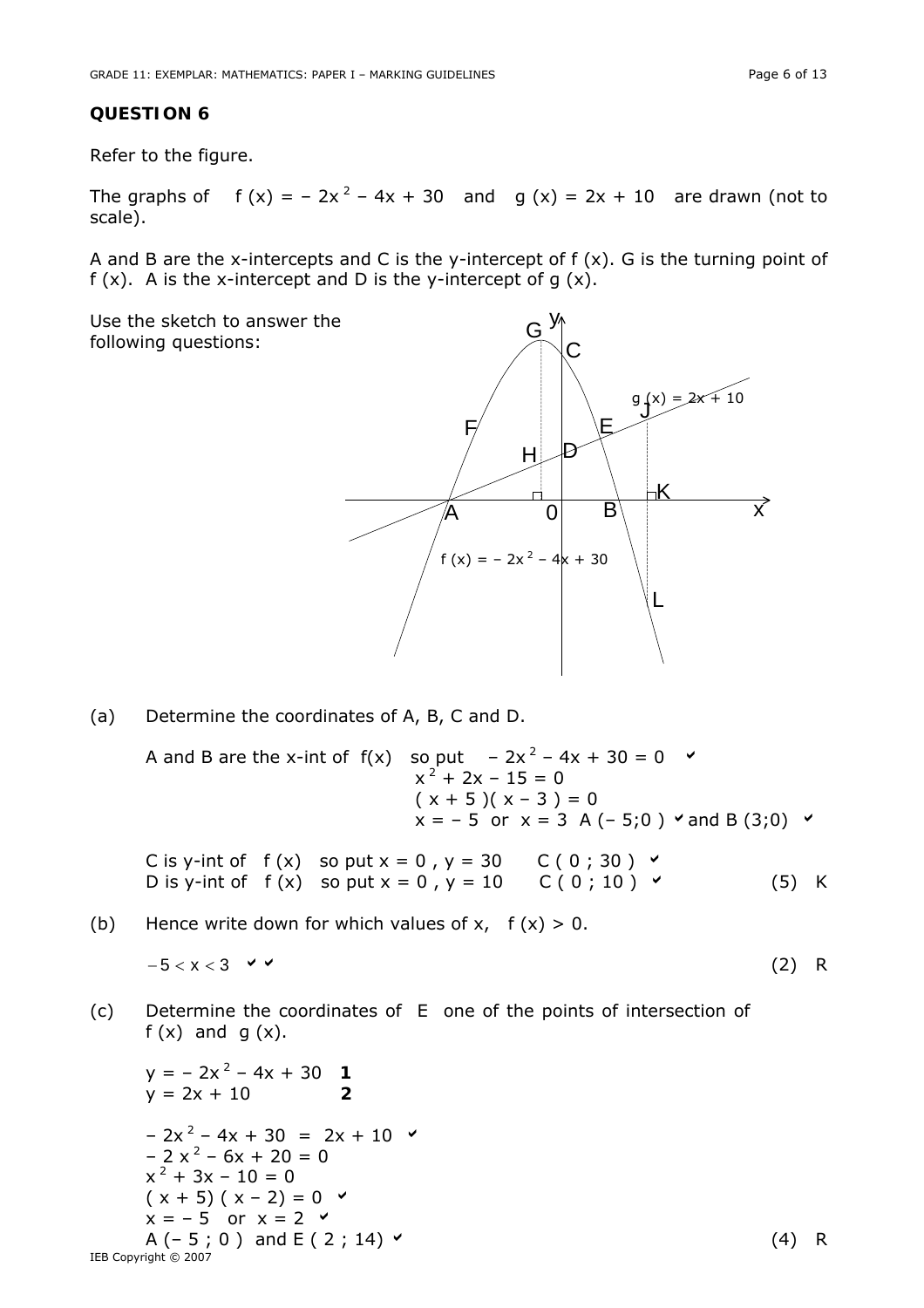$$
x = \frac{-5+3}{2} = \frac{-2}{2} = -1 \quad \checkmark
$$
 (2) R

(e) Determine the length of GH if GH is parallel to the y-axis.

At G x = -1 so y = -2 (-1)<sup>2</sup> - 4(-1) + 30 
$$
\checkmark
$$
 = 32  $\checkmark$   
At H x = -1 so y = 2 (-1) + 10  $\checkmark$  = 8  $\checkmark$  (5) R

(f) If  $JL = 60$  units, determine the length of OK.

\n
$$
\begin{aligned}\n &\text{JL} = g(x) - f(x) = 60 \\
 &\text{60} = (2x + 10) - (-2x^2 - 4x + 30) \quad \checkmark \\
 &\text{60} = 2x + 10 + 2x^2 + 4x - 30 \\
 &\text{0} = 2x^2 + 6x - 80 \\
 &\text{0} = x^2 + 3x - 40 \quad \checkmark \\
 &\text{0} = (x + 8)(x - 5) \quad \checkmark \\
 &\text{x} = -8 \quad \text{or} \quad x = 5 \\
 &\text{OK} = 5 \quad \text{units} \quad \checkmark\n \end{aligned}
$$
\n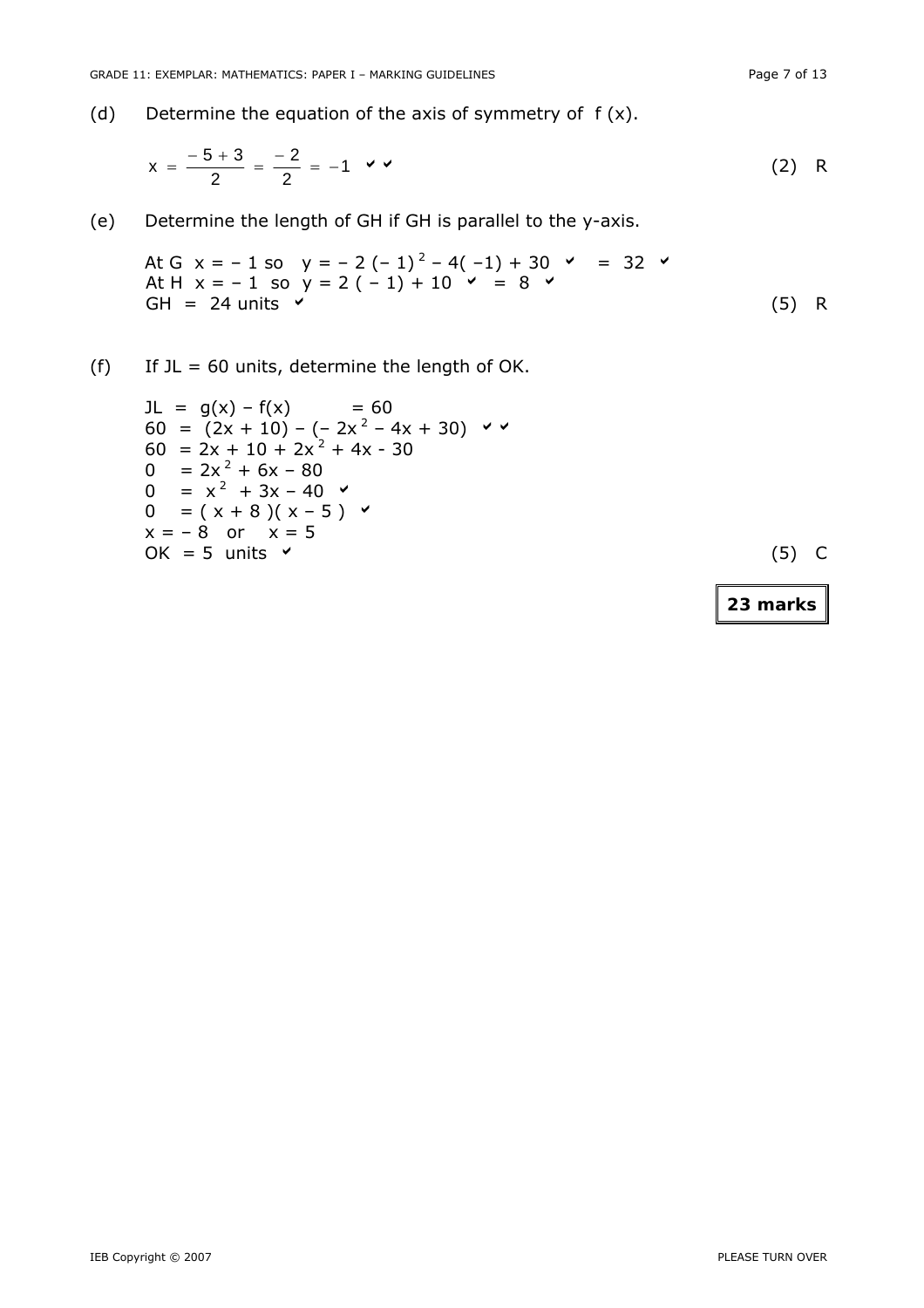Circle the number of the equation which best describes the sketch graph alongside:



(2) R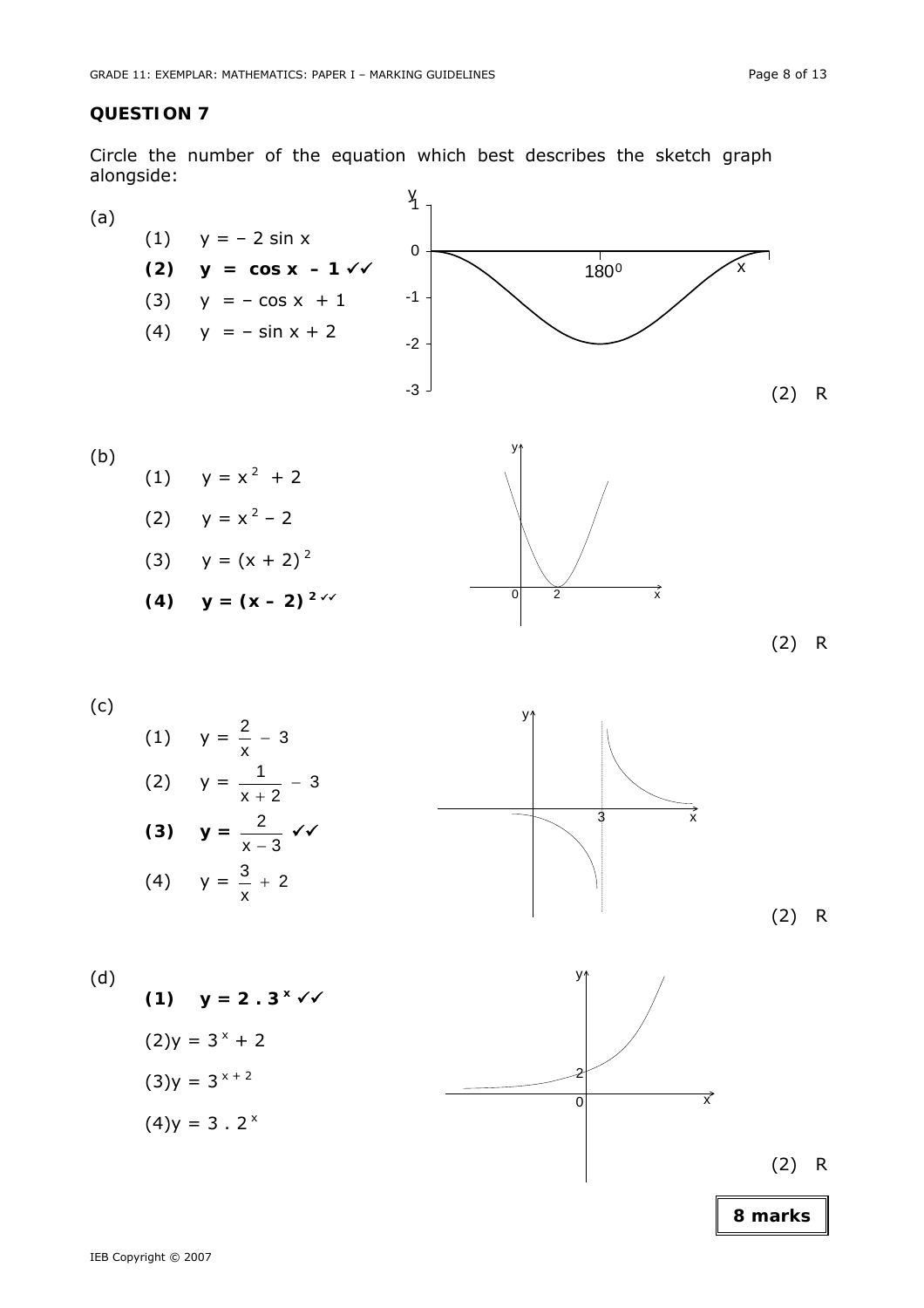Refer to the diagram

A hunter is standing on a 6 m high cliff. He shoots an arrow at a bird flying 15 m above the ground.

The height of the arrow **above the ground** (in m) for the time that the arrow is in the air (in s) is given by the equation  $h = -5t^2 + 13t + 6$ .

Is it possible for the hunter to hit the bird? Show all working.

max height of arrow at maximum turning point of parabola

1,3 s  $2(-5)$ 13  $t = -\frac{b}{2a} = -\frac{13}{2(-5)} = 1.3$  s  $\vee$   $\vee$ h =  $-5(1,3)^2$  + 13(1,3) + 6 = 14,45 m  $\vee$   $\vee$ 

bird is 15 m above the ground therefore the arrow won't reach it.  $\vee$ 

# **QUESTION 9**

Given  $x^2 - 4$  $3 - x$  $A(x) = \frac{v^2}{x^2 - 1}$  $=\frac{\sqrt{3}-\sqrt{3}}{2}$ 

Determine the value(s) of  $x$  for which :

- (a)  $A(x) = 0, \quad x = 3$  (1) K
- (b) A (x) undefined,  $x^2 4 = 0$  x =  $\pm 2$  a (2) K
- (c) A  $(x) \ge 0$  and Real Real if  $3 x \ge 0$  v i.e.  $-x \ge -3$ , so  $x \le 3$  (2) R and  $x^2 - 4 > 0$ ,  $x < -2$  or  $x > 2$  a

$$
x < -2 \quad \text{or} \quad 2 < x \leq 3 \checkmark \tag{4}
$$

**9 marks** 

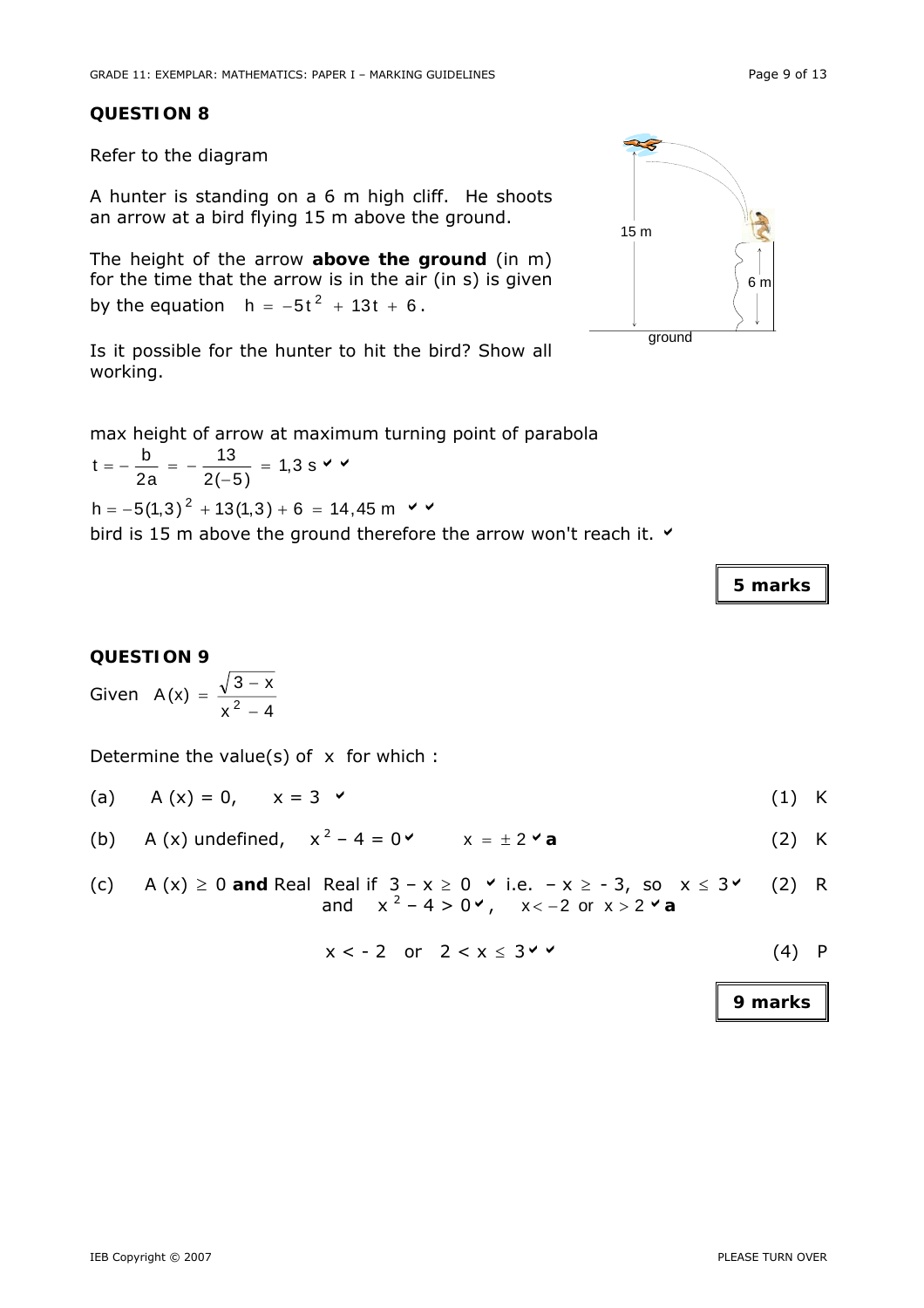(a) Michael invests R 3 500 in a savings account. The interest rate for the first 4 years is 8% p.a. compounded monthly, thereafter the interest rate is changed to 9% p.a. compounded semi-annually for the next 5 years. Determine the amount of money that Michael had in his savings account at the end of this period. (6) C

$$
F = P\left(1 + \frac{i^{(m)}}{m}\right)^{m \times n}
$$
  
= 3500 $\left(1 + \frac{8}{1200}\right)^{12 \times 4} \left(1 + \frac{9}{200}\right)^{2 \times 5}$   
= 7 477.29  $\checkmark$ 

n

(b) Leigh-Anne is saving for university and decides to put her money into a fixed deposit paying 10% per annum compounded annually. She starts her savings with R 1 000. After 3 years she deposits another R4 000. A final deposit of R 8 000 is made 8 years after the initial deposit. How much money is accumulated in the fixed deposit at the end of 10 years? (6) C

$$
F = P\left(1 + \frac{i^{(m)}}{m}\right)^{m \times n}
$$
  
=  $1000\left(1 + \frac{10}{100}\right)^{10} + 4000\left(1 + \frac{10}{100}\right)^{7} + 8000\left(1 + \frac{10}{100}\right)^{2}$    
= 2 593.74 + 7794.87 + 9680  
= 20 068.61 <

(c) Our atmosphere contains ozone which protects the earth from the harmful effects of the sun's radiation. When chloroflurocarbons are released into the atmosphere they destroy the ozone in the atmosphere. It is estimated that 0,2% of the ozone layer is being lost each year. If we continue at this rate, it is predicted that in 300 – 400 years we will have destroyed half of the ozone layer.

Determine, to the **nearest decade**, how long it will take to have destroyed half of the ozone layer. (4) P

$$
F = P\left(1 - \frac{r}{100}\right)^{n}
$$
  
\n
$$
x = 2x\left(1 - \frac{0.2}{100}\right)^{n} \checkmark
$$
  
\n
$$
\frac{1}{2} = (0.998)^{n}
$$
  
\n
$$
0.998^{100} = 0.818
$$
  
\n
$$
0.998^{200} = 0.670
$$
  
\n
$$
0.998^{300} = 0.548
$$
  
\n
$$
0.998^{300} = 0.496
$$
  
\n
$$
0.998^{350} = 0.496
$$
  
\n
$$
0.998^{340} = 0.506
$$
  
\n350 years to the nearest decade by trial and improvement  $\checkmark$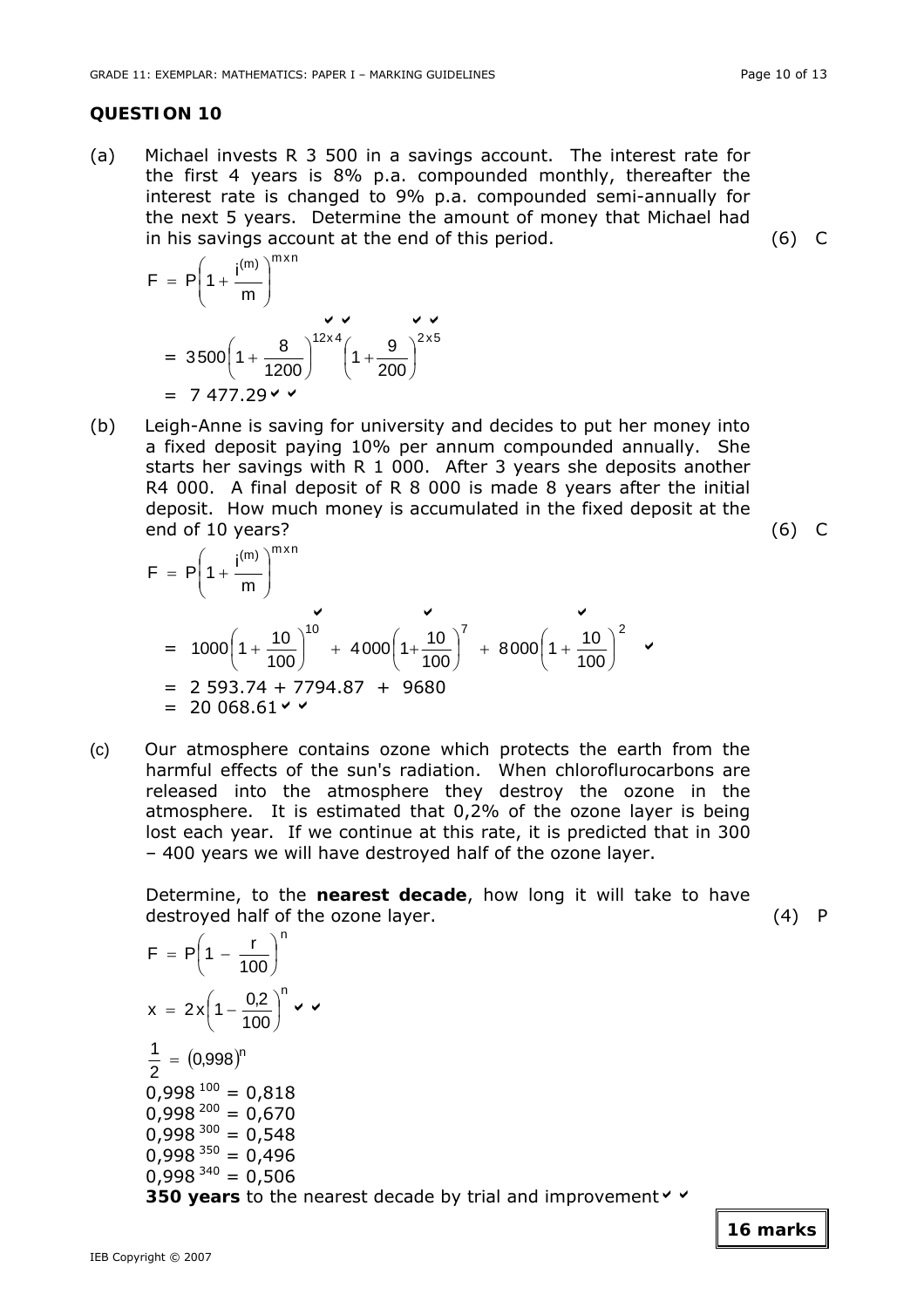Refer to the figure.

The graph of  $y = f(x)$  with minimum turning point A (2; -9) is drawn (not to scale).

Write down the co-ordinates of A if  $y = f(x)$  becomes:



## **QUESTION 12**

Simplify: (write all answers with positive exponents)

(a) 
$$
\sqrt{a^{3n}} \cdot \left( a^{-\frac{n}{4}} \right)^2 = a^{\frac{3n}{2}} \cdot a^{-\frac{n}{2}} \cdot \cdot \cdot = a^n
$$
 (3) R

(b) 
$$
\frac{54^{n} - 18^{n-1} \cdot 3^{n+1}}{(3^{n-1})^{2} \cdot 6^{n}} = \frac{3^{3n} \cdot 2^{n} - 3^{2n-2} \cdot 2^{n-1} \cdot 3^{n+1}}{3^{2n-2} \cdot 2^{n} \cdot 3^{n}}
$$

$$
= \frac{3^{3n} \cdot 2^{n} - 3^{3n-1} \cdot 2^{n-1}}{3^{3n-2} \cdot 2^{n}}
$$

$$
= \frac{3^{3n} \cdot 2^{n} (1 - \frac{1}{3} \cdot \frac{1}{2})}{3^{3n} \cdot 2^{n} \cdot \frac{1}{9}} \cdot \frac{1}{3^{3n}}
$$

$$
= \frac{\frac{5}{6}}{\frac{1}{9}}
$$

$$
= \frac{15}{2} \cdot \frac{15}{3^{3n}}
$$
(7) C

$$
\begin{array}{lll}\n\text{(c)} & 2\sqrt{8a}\left(\sqrt{2a} - 3\sqrt{18a}\right) & = & 2.2\sqrt{2a}\left(\sqrt{2a} - 3.3\sqrt{2a}\right) \\
& = & 4\sqrt{2a}\left(\sqrt{2a} - 9\sqrt{2a}\right) \vee \vee \\
& = & 4\sqrt{2a}\left(-8\sqrt{2a}\right) \\
& = & -32.2a \vee \\
& = & -64a \vee\n\end{array}
$$
\n
$$
\tag{4} \text{ P}
$$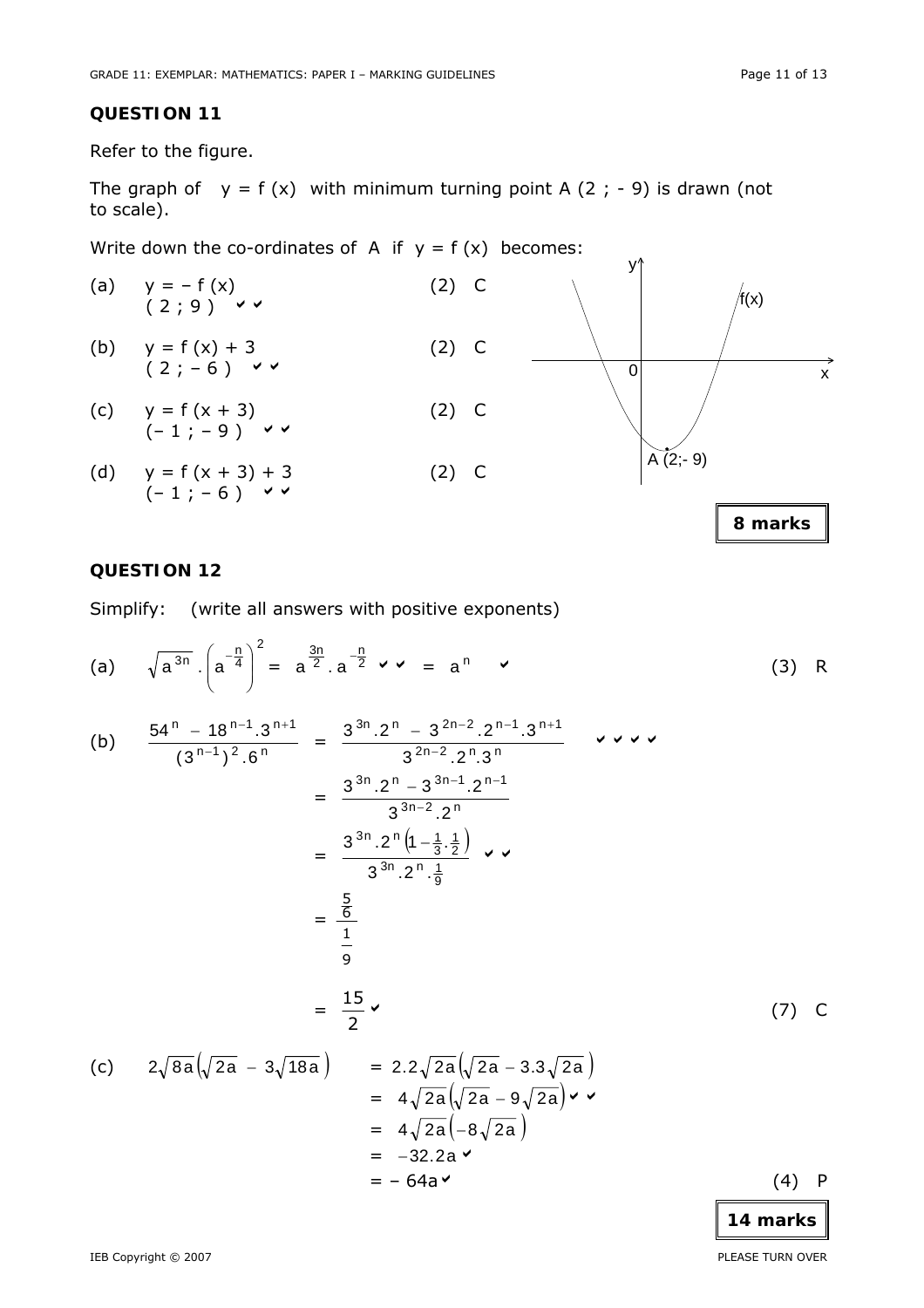Pete is driving his remote controlled car at the local track. Once he has set the throttle, he starts to take note of the how far the car is from the starting line (in cm) at a particular time (in seconds) and records his measurements.



His results are presented in the table below.

| time (seconds)                      |  |  |  |  |
|-------------------------------------|--|--|--|--|
| distance from start line<br>(in cm) |  |  |  |  |

Assume the pattern continues.

(a) If the throttle setting and all other conditions remain the same, complete the table for the next 3 seconds.

| time (seconds)   |   |   | 2 |    | 4  | 5  | 6  |
|------------------|---|---|---|----|----|----|----|
| distance (in cm) | 3 | 4 | 9 | 18 | 31 | 48 | 69 |
|                  |   |   |   |    |    |    |    |
| first difference |   | 5 | 9 | 13 | 17 | 21 | 25 |
|                  |   |   |   |    |    |    |    |
| 2nd difference   |   |   |   | 4  |    | 4  |    |

(a) 31, 48, 69  $\checkmark$   $\checkmark$   $\checkmark$   $\checkmark$   $\checkmark$   $\checkmark$   $\checkmark$   $\checkmark$   $\checkmark$   $\checkmark$   $\checkmark$   $\checkmark$   $\checkmark$   $\checkmark$   $\checkmark$   $\checkmark$   $\checkmark$   $\checkmark$   $\checkmark$   $\checkmark$   $\checkmark$   $\checkmark$   $\checkmark$   $\checkmark$   $\checkmark$   $\checkmark$   $\checkmark$   $\checkmark$   $\checkmark$   $\checkmark$   $\checkmark$   $\checkmark$   $\checkmark$   $\checkmark$   $\$ 

- (b) If it is given that the relationship between the distance the car travels (d) in a particular time (t) is an equation of the form  $d = at^2 + bt + c$ 
	- (1) Write down the value of c (the distance travelled when  $t = 0$ seconds).

 $c = 3$   $\times$  (1) K

(2) Determine the value of a and b and hence the equation of motion of this remote controlled car.

 $a = 2$   $\vee$   $\vee$ so  $d = 2t^2 + b t + 3$ subt  $(1; 4)$   $4 = 2(1)^2 + b(1) + 3$  $4 = 5 + b$  $b = -1$   $\checkmark$  $d = 2t^2 - t + 3$  (4) C